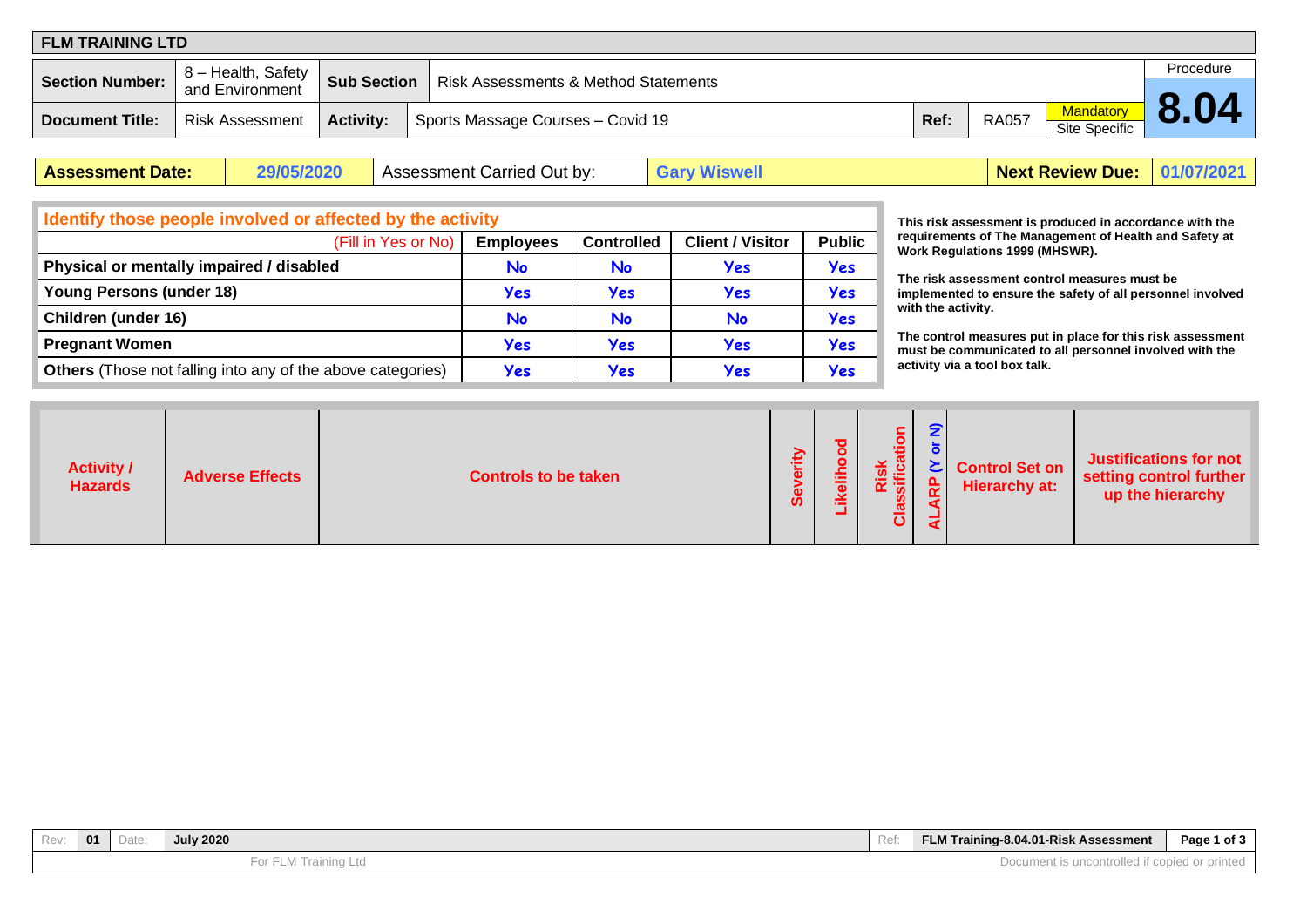| FLM TRAINING LTD       |                                       |                    |                                                 |      |              |                                          |           |  |  |  |  |
|------------------------|---------------------------------------|--------------------|-------------------------------------------------|------|--------------|------------------------------------------|-----------|--|--|--|--|
| <b>Section Number:</b> | 8 - Health, Safety<br>and Environment | <b>Sub Section</b> | <b>Risk Assessments &amp; Method Statements</b> |      |              |                                          | Procedure |  |  |  |  |
| Document Title:        | <b>Risk Assessment</b>                | <b>Activity:</b>   | Sports Massage Courses - Covid 19               | Ref: | <b>RA057</b> | <b>Mandatory</b><br><b>Site Specific</b> |           |  |  |  |  |

| <b>Activity /</b><br><b>Hazards</b>                 | <b>Adverse Effects</b>                       | <b>Controls to be taken</b>                                                                                                                                                                                                                                                                                                                                                                                                                                                                                                                                                                                                                                                                                                                                                                                                                                                                                                                                                                                                                                                                                                                                                                                                                                                                                                                                                                                                                                                                                                                                                                                                                                                                                                                               | Severity | Likelihood | Classification<br>Risk | <u>ຣ</u><br>$\overline{\sigma}$<br>ALARP (Y | <b>Control Set on</b><br><b>Hierarchy at:</b> | <b>Justifications for not</b><br>setting control further<br>up the hierarchy        |
|-----------------------------------------------------|----------------------------------------------|-----------------------------------------------------------------------------------------------------------------------------------------------------------------------------------------------------------------------------------------------------------------------------------------------------------------------------------------------------------------------------------------------------------------------------------------------------------------------------------------------------------------------------------------------------------------------------------------------------------------------------------------------------------------------------------------------------------------------------------------------------------------------------------------------------------------------------------------------------------------------------------------------------------------------------------------------------------------------------------------------------------------------------------------------------------------------------------------------------------------------------------------------------------------------------------------------------------------------------------------------------------------------------------------------------------------------------------------------------------------------------------------------------------------------------------------------------------------------------------------------------------------------------------------------------------------------------------------------------------------------------------------------------------------------------------------------------------------------------------------------------------|----------|------------|------------------------|---------------------------------------------|-----------------------------------------------|-------------------------------------------------------------------------------------|
| Spread of Covid-<br>19 at Sports<br>Massage Courses | Covid 19 Symptoms,<br>hospitalisation, death | Ensure both tutors and students who feel unwell stay at home<br>$\bullet$<br>and do not attend the courses. Temperature checking facility to<br>be made available<br>Admin to send out COVID-19 related screening questions to be<br>asked of students 48hrs ahead of their course, including:<br>. Have you had the recent onset of a new continuous cough?<br>❖<br>. Do you have a high temperature?<br>$\cdot$<br>❖ Have you noticed a loss of, or change in, normal sense of taste<br>or smell?<br>If the student has any of these symptoms, however mild, they<br>❖<br>should stay at home and reschedule their course.<br>Course Manager to provide clear guidance on expected student<br>$\bullet$<br>behaviours, social distancing, and hygiene before arrival,<br>explaining to student that failure to observe safety measures will<br>result in course removal.<br>Increasing the frequency of handwashing and surface cleaning<br>(massage beds) All tutors and learners to use hand sanitiser on<br>entering and leaving the classroom and between treatments.<br>Course Manager to work with facility to understand local controls<br>in place and to agree on tutor/student arrival protocol prior to<br>course commencing (advise tutor/student of arrival procedure<br>prior to course commencing)<br>Course tutor to ensure no unauthorised people enter the<br>classroom.<br>Course Manager to Calculate the maximum number of tutors and<br>students that can reasonably follow social distancing guidelines<br>at each venue (2m, or 1m with risk mitigation where 2m is not<br>viable)<br>Tutor to set out beds to ensure a minimum of 2m distance, this<br>can be reduced if 2 students are practicing techniques back to<br>back. | Hi       | Me         | Me                     | Y                                           | $\bullet$ Educate<br>• Supervise              | Unable to Eliminate or<br>substitute<br>Relies on staff awareness<br>and discipline |

| Rev. | 01 | Date | <b>July 2020</b>     | Ref | FLM Training-8.04.01-Risk Assessment          | Page 2 of $3$ |
|------|----|------|----------------------|-----|-----------------------------------------------|---------------|
|      |    |      | For FLM Training Ltd |     | Document is uncontrolled if copied or printed |               |